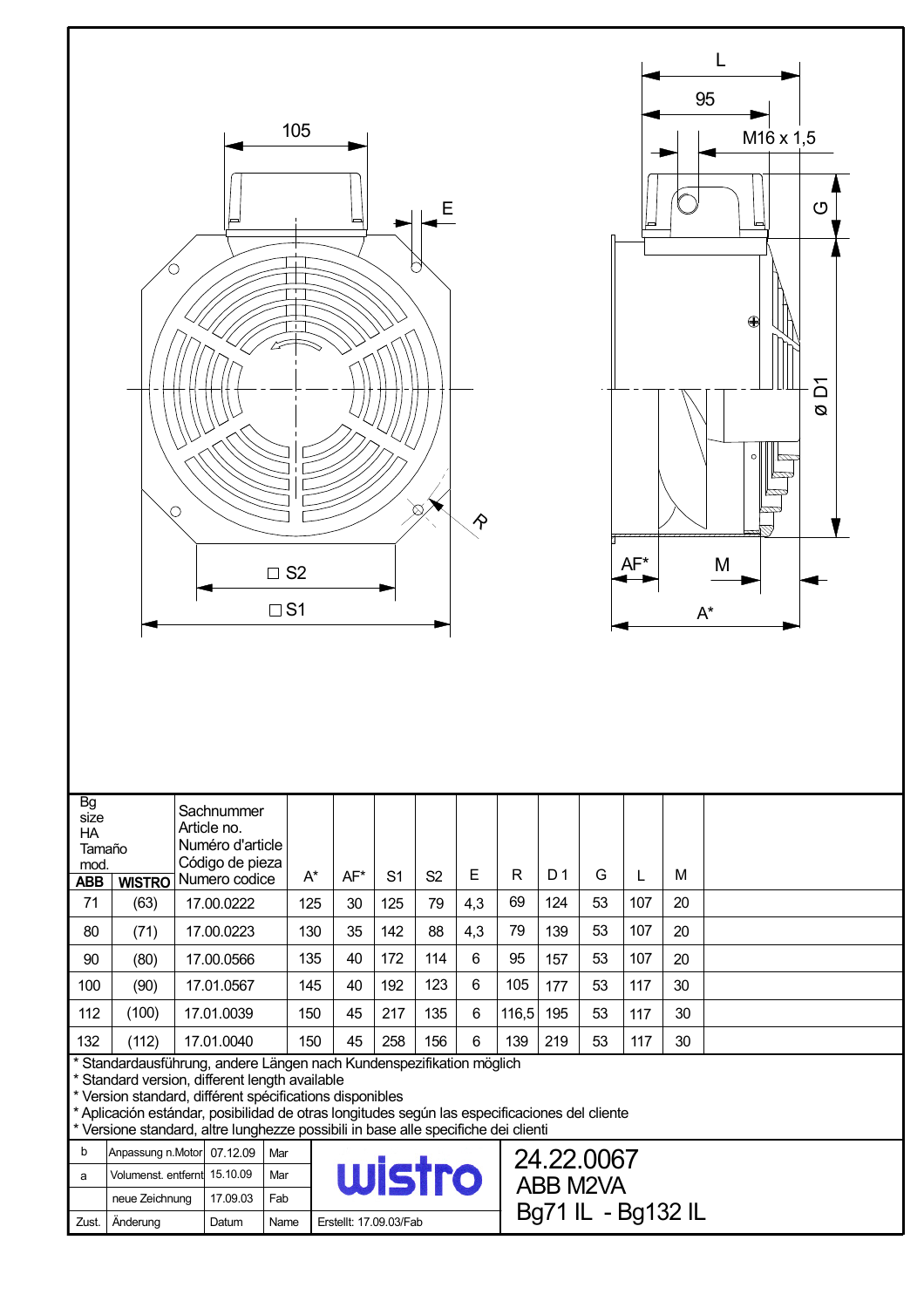| 105<br>95<br>M16 x 1,5<br>ØΕ<br>S3<br>Ø,<br>ಜ್ಧ<br>$\bigoplus$<br>δ<br>$\mathcal{R}$<br>Ø<br>$\circ$<br>∞<br>pada<br><u>mm</u><br>D<br>M<br>AF*<br>$45^\circ$<br>$\hat{c}$<br>$\mathsf{A}^{\star}$<br>M2AA 112 u. 132<br>᠙<br>S <sub>1</sub>                                                                                                                              |                                      |  |                                               |             |       |                        |       |                |     |     |                    |              |                |                |  |  |
|---------------------------------------------------------------------------------------------------------------------------------------------------------------------------------------------------------------------------------------------------------------------------------------------------------------------------------------------------------------------------|--------------------------------------|--|-----------------------------------------------|-------------|-------|------------------------|-------|----------------|-----|-----|--------------------|--------------|----------------|----------------|--|--|
| (Bg)<br>(size)<br>(HA)<br>(Tamaño)                                                                                                                                                                                                                                                                                                                                        |                                      |  | Sachnummer<br>Article no.<br>Numéro d'article |             |       |                        |       |                |     |     |                    |              |                |                |  |  |
| (mod.)<br><b>ABB</b>                                                                                                                                                                                                                                                                                                                                                      | <b>WISTRO</b>                        |  | Código de pieza<br>Numero codice              |             | $A^*$ | $AF*$                  | D     | D <sub>1</sub> | Е   | L   | M                  | $\mathsf{R}$ | S <sub>1</sub> | S <sub>2</sub> |  |  |
| 71                                                                                                                                                                                                                                                                                                                                                                        | (63)                                 |  | 17.00.0044                                    |             | 125   | 30                     | 136,5 | 124            | 4,8 | 107 | 20                 | 65           |                |                |  |  |
| 80                                                                                                                                                                                                                                                                                                                                                                        | (71)                                 |  | 17.00.0043                                    |             | 125   | 30                     | 154,5 | 139            | 4,8 | 107 | 20                 | 73           |                |                |  |  |
| 90                                                                                                                                                                                                                                                                                                                                                                        | (80)                                 |  | 17.00.0042                                    |             | 125   | 30                     | 174,5 | 157            | 4,8 | 107 | 20                 | 83           |                |                |  |  |
| 100                                                                                                                                                                                                                                                                                                                                                                       | (90)                                 |  | 17.01.0041                                    |             | 135   | 30                     | 194,5 | 177            | 4,8 | 117 | 30                 | 92,5         |                |                |  |  |
| 112                                                                                                                                                                                                                                                                                                                                                                       | (100)                                |  | 17.01.0039                                    |             | 150   | 45                     |       | 195            | 6   | 117 | 30                 | 116,5 217    |                | 248            |  |  |
| 132                                                                                                                                                                                                                                                                                                                                                                       | (112)                                |  | 17.01.0040                                    |             | 150   | 45                     |       | 219            | 6   | 117 | 30                 | 139          | 258            | 293            |  |  |
| * Standardausführung, andere Längen nach Kundenspezifikation möglich<br>* Standard version, different length available<br>* Version standard, différent spécifications disponibles<br>* Aplicación estándar, posibilidad de otras longitudes según las especificaciones del cliente<br>* Versione standard, altre lunghezze possibili in base alle specifiche dei clienti |                                      |  |                                               |             |       |                        |       |                |     |     |                    |              |                |                |  |  |
| b                                                                                                                                                                                                                                                                                                                                                                         | Anpassung n.Motor<br>04.12.09<br>Mar |  |                                               |             |       |                        |       |                |     |     |                    | 24.01.0067   |                |                |  |  |
| a                                                                                                                                                                                                                                                                                                                                                                         | Volumenst. entfernt<br>15.10.09      |  |                                               |             | Mar   | wistro                 |       |                |     |     | <b>ABB M2AAF</b>   |              |                |                |  |  |
| Zust.                                                                                                                                                                                                                                                                                                                                                                     | neue Zeichnung<br>Änderung           |  | 09.10.02<br>Datum                             | Fab<br>Name |       | Erstellt: 09.10.00/Fab |       |                |     |     | Bg71 IL - Bg132 IL |              |                |                |  |  |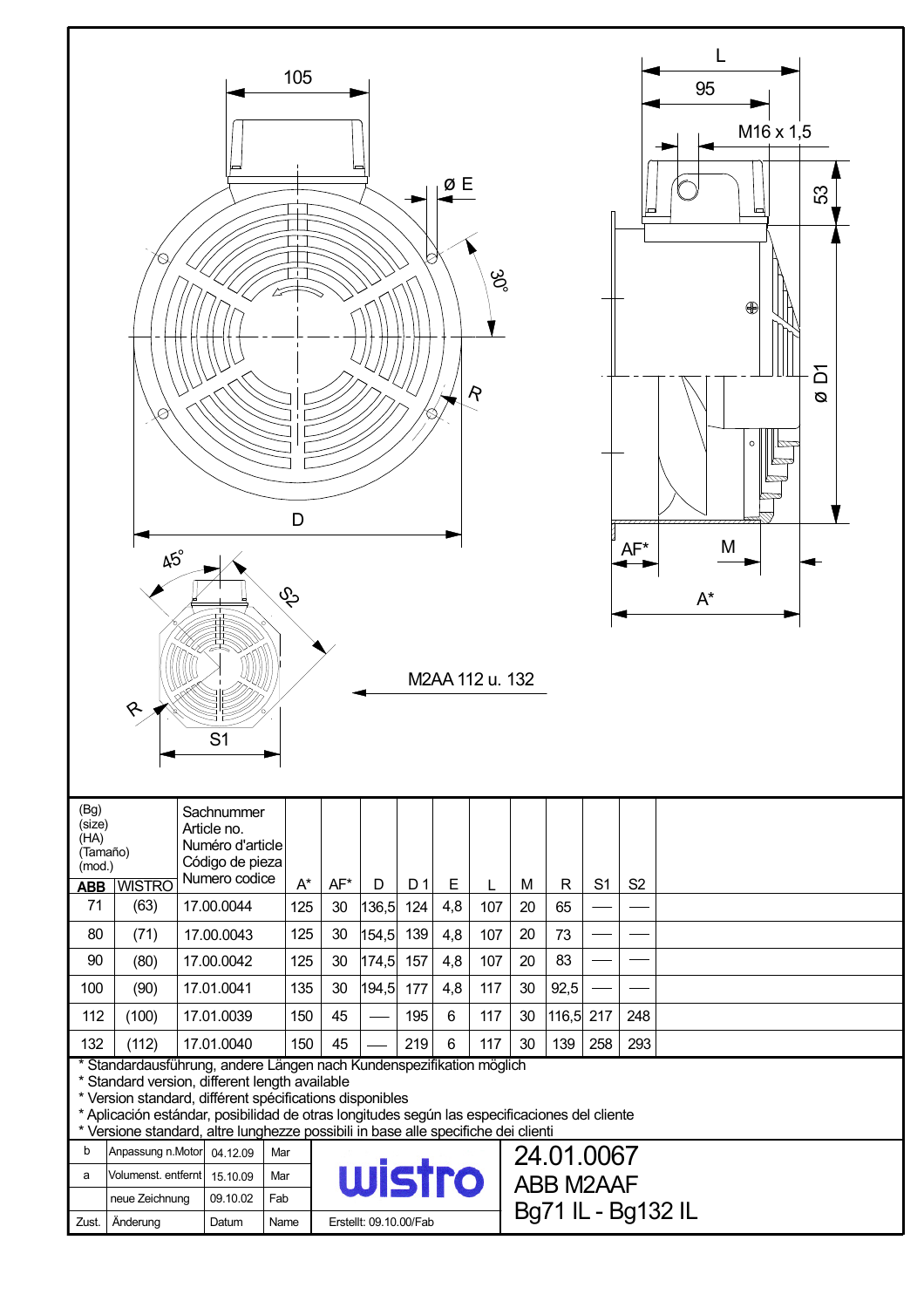